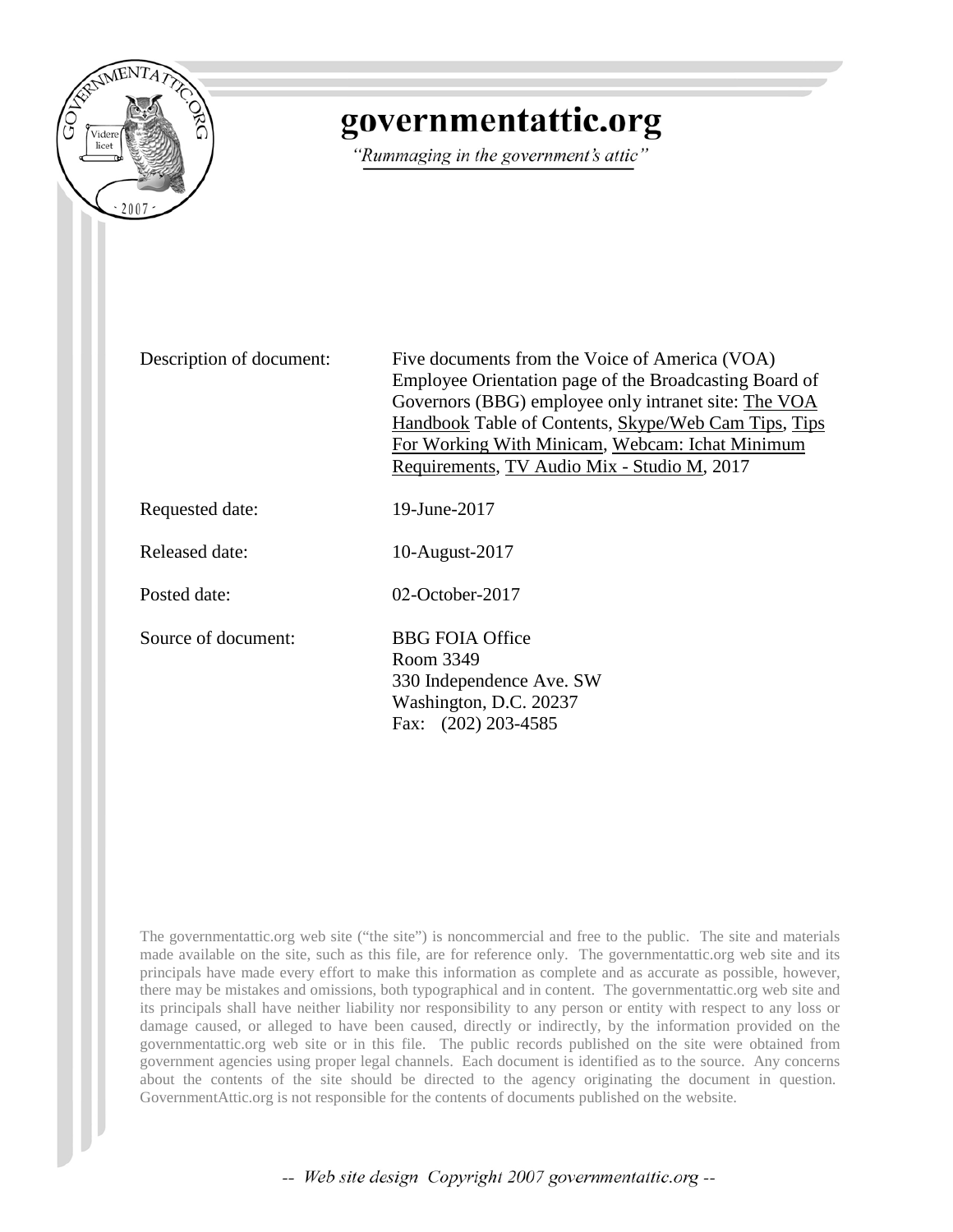

330 Independence Ave.SW Cohen Building, Room 3349 Washington, DC 20237

*Office of the General Counsel Freedom of Information and Privacy Act Office* 

August 10, 2017

### RE: **Request Pursuant to the Freedom of Information Act** - **FOIA #17-060**

This letter is an acknowledgment of your Freedom of Information Act (FOIA) request dated June 19, 2017 to the Broadcasting Board of Governors (BBG), which the Agency received on July 5, 2017. In your request, you seek a digital copy of the following five documents locate on the Voice of America Employee Orientation page of the BBG intranet site: The VOA Handbook Table of Contents; Radio - Sound Gathering and Distribution; TV Audio Mix; Webcam Instructions; and Tips for Working with a Minicam.

For tracking purposes, your request has been assigned **Reference Number FOIAl 7-060.**  Please refer to this number in all future correspondence with our office regarding your request. Also, be advised that the Agency processes FOIA requests on a first in, first out basis.

For purposes of assessing fees pursuant to the 0MB Fee Guidelines, your request was placed in Category III, the "all other requester" category. However, no chargeable fees were generated in processing your request.

The agency has completed its search for and review of documents responsive to your request, which are provided on the enclosed CD-ROM. Although the Agency no longer maintains the BBG Intranet pages the old VOA Employee Orientation Page was located on, the enclosed documents were located in other locations. No information was withheld from the enclosed documents and all responsive documents located have been provided to you. This concludes the agency's response to your request and it is now closed. There were no chargeable fees associated with this request.

You may contact me or the Agency's FOIA Public Liaison at 202-203-4550 for any further assistance and to discuss any aspect of your request. Additionally, you may contact the Office of Government Information Services (OGIS) at the National Archives and Records Administration to inquire about the FOIA mediation services they offer. The contact information for OGIS is as follows: Office of Government Information Services, National Archives and Records Administration, 8601 Adelphi Road-OGIS,

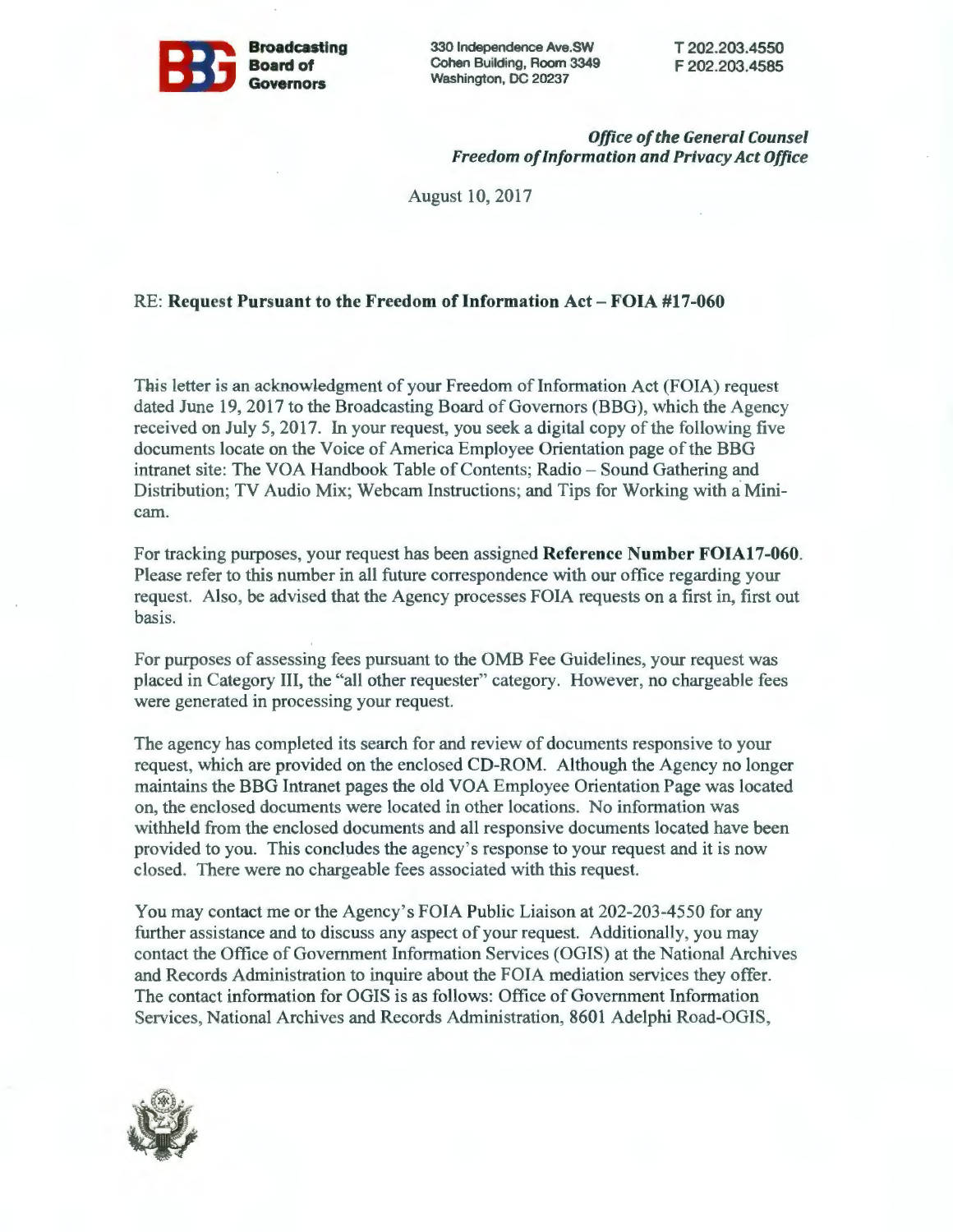August 10, 2017 Page 2

College Park, Maryland 20740-6001, e-mail at ogis@nara.gov; telephone at 202-741-5770; **toll** free at 1 877-684-6448; or facsimile at 202-741-5769.

Finally, if you are not satisfied with this response to your request, you may file an administrative appeal with the Agency by writing to: Chairperson, Access Appeal Committee, BBG, Suite 3349, 330 Independence Avenue, SW, Washington, DC 20237. Your appeal must be postmarked or transmitted by fax to 202-203-4548 within 90 days of the date of this letter.

If there are any other questions regarding your request, please contact me at 202-203- 4550 or the Office of the General Counsel at the above address. Currently, inquiries are not accepted via E-mail.

Sincerely,

 $k - \frac{1}{206}$ 

Andrew T. Krog FOIA and Privacy Act Officer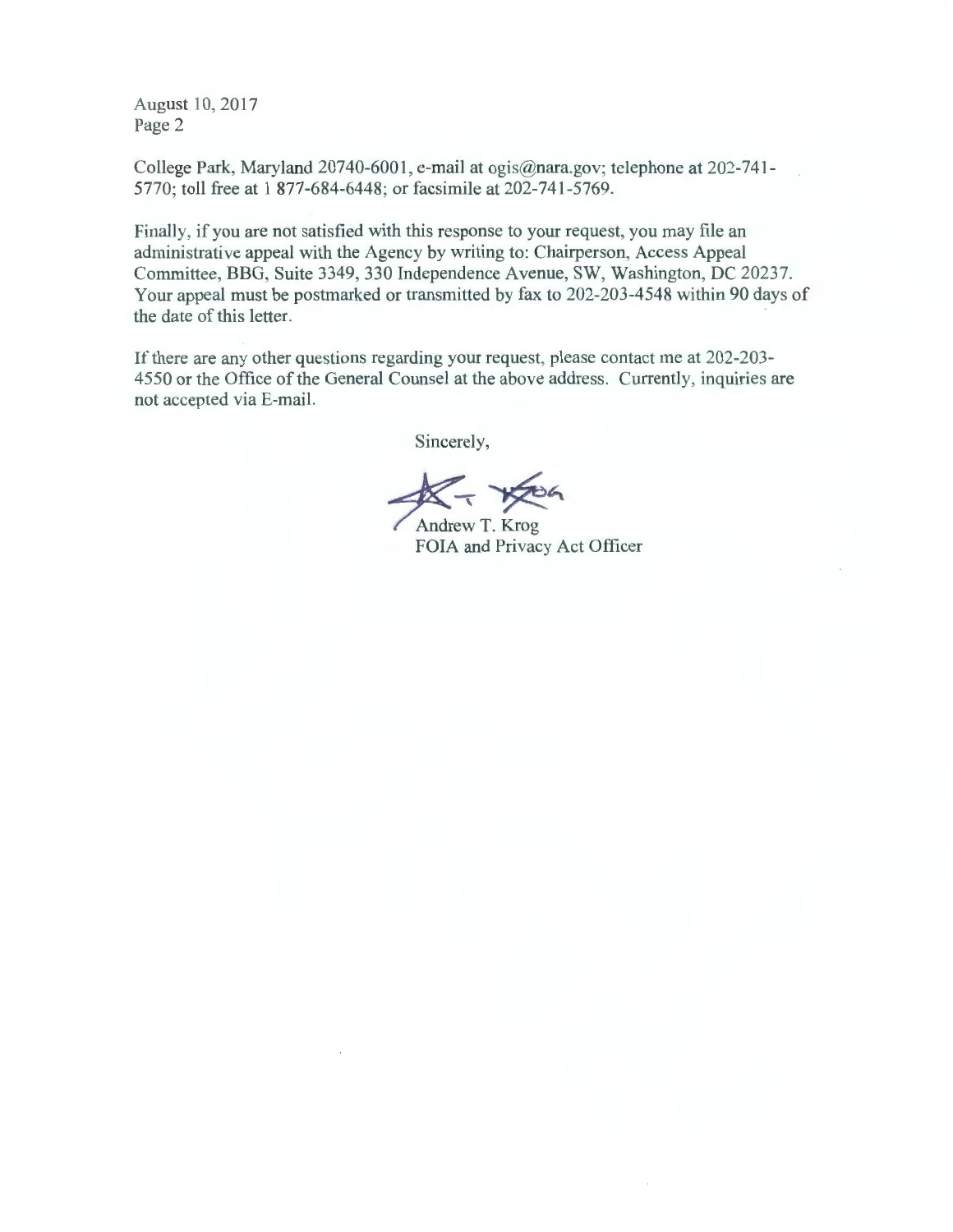#### **THE VOA HANDBOOK**

#### **Introduction (see attached document)**

#### **1. Basic Information:**

VOA Charter

VOA Journalistic Code

VOA History

VOA Leadership

VOA Organization Chart

VOA News Links

VOA Language Services (Pls see Program Review documents; also VOANews.com info)

Language Service phone numbers

#### **2. Where to Go for Help and Information**

Computer Support, Tech Support Digital Audio

House RF TV Channels

#### **The following are on Sharepoint Only**

World clock time zone conversions

Technical Support

Personnel and Benefits

Building Maintenance

On-Line Assistance (Intranet)

Forms

#### **3. Journalism: (All following attached as individual documents)**

What Do VOA's Audiences Expect?

An Editor's Checklist; Questions for Journalists to Ask; Interviewing: Best Practices

Conflicts of Interest: Rules and Recommendations

The Program Review Process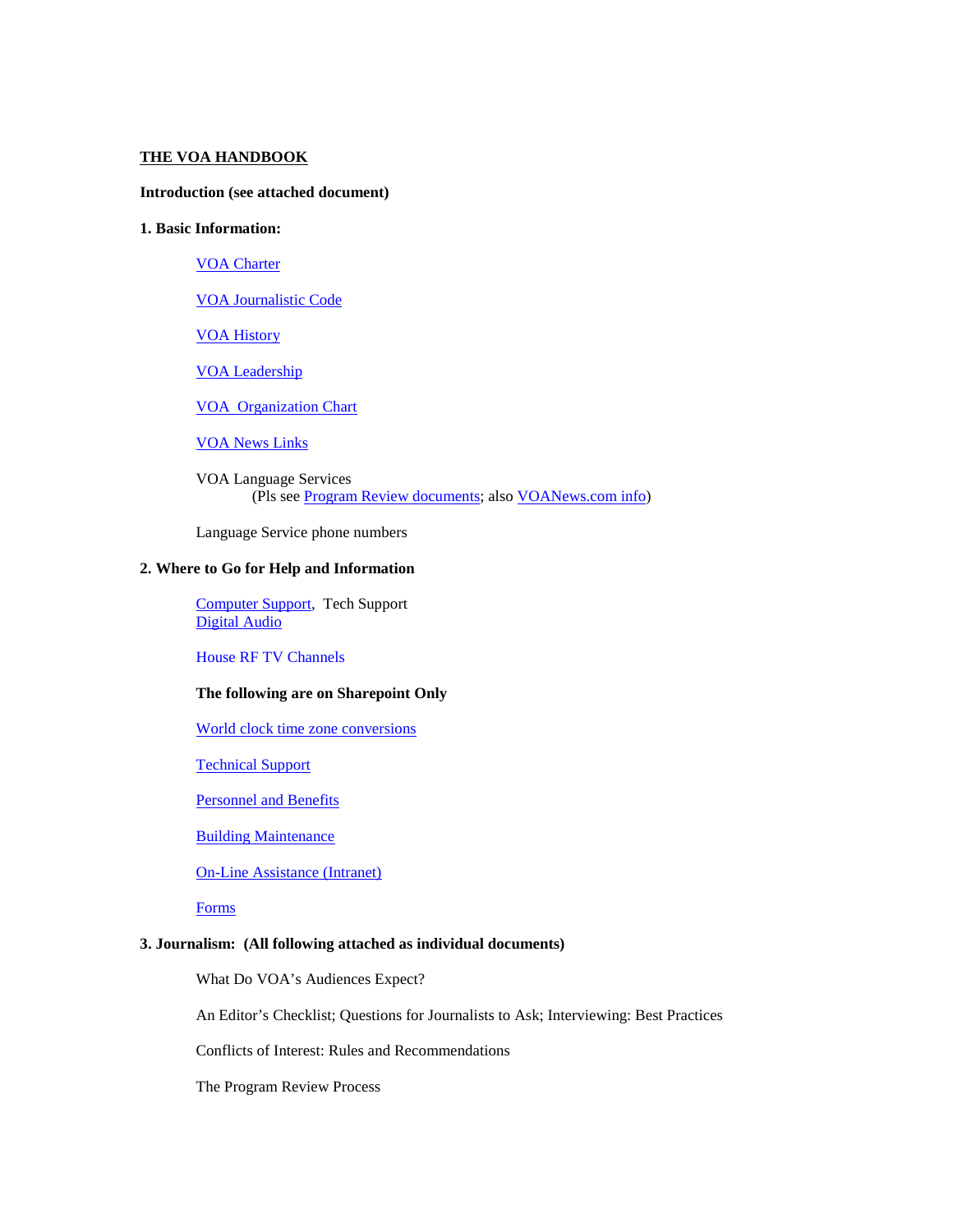#### **4. TV Fundamentals Summary**

 **TV** Phone Numbers (Print Document)

TV Production Library w/print documents Video Archive Service Request Video Search Edit Master Tape Request

Ordering Graphics/Chyron (in process of update) Booking Minicam Shoots

Simple Press Conferences- Tips for Working with Minicam Interviews – What to Ask Minicam For

FCP Project Share Procedures FTP procedures – Ordering from In-take Center FTP procedures uploading and retrieving

TV TRAFFIC FORMS AND PROCEDURES \*\* Sharepoint Only

Polycoms, webcams, and more on Sharepoint NYC map/location print Webcams what is needed print

Broadcast Operations – Procedures for Air Tapes

Language Versions

#### **GC FORMS**

**Copyright guidelines** Release Forms Music and Talent Sample Standard Insurance Letter Video News Release usage guidelines' Sample insurance letter…. Hard copy only/need on GC web site

#### **5. Web Mastery Summary**

**See** Internet Services

#### **6. Radio Tips Summary** (see attached document)

#### **7**. VOA Style Book

- **8.** Map of Cohen Building floor-by-floor
- **9.** Phone numbers//Security
- **10.** Directions to NY Bureau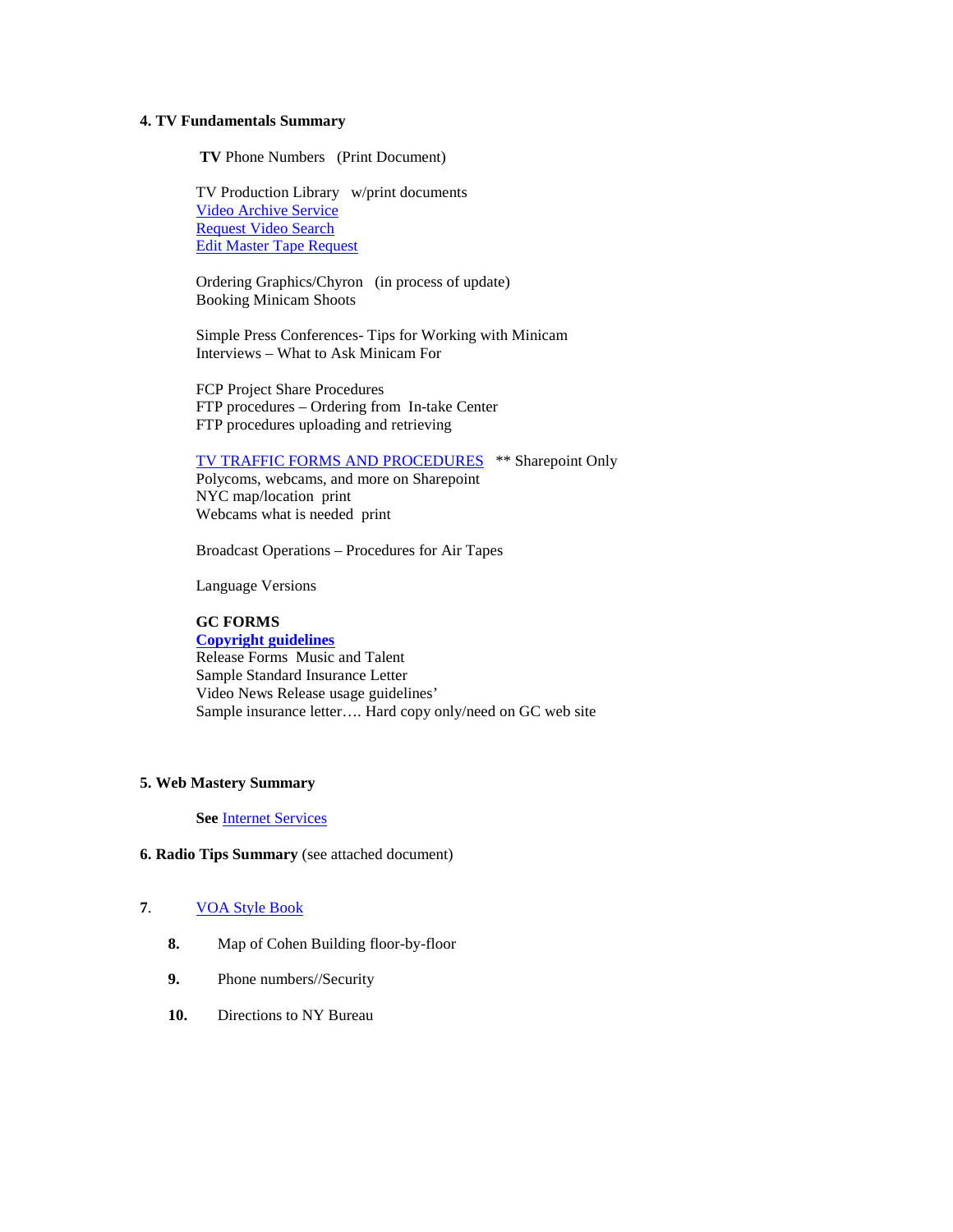### **Central News Workflow: Sound Gathering and Distribution**

- **Dalet**. Principal system for gathering, processing and distributing audio
	- **Bubble folders**
	- **Language services/Central News folders**
	- **House Shared folders**
	- **SOD**
	- **TV folders**
	- **Web Folders**
	- **Digital Editing**
	- **Studio Production: Recording/Broadcasting**
	- **Sound Quality Control**

**(Other Digital Sound Editors: Adobe Audition/Audacity)**

- **Intake Process**.
	- **Bubble**
		- . English Intake : Hybrids/ISDN/
		- . Foreign Language Intake
	- **FTP**
	- **Email**
- **Audio Services :** Sound Archival

### • **Audio Sources from TV**

- Video Proxy Editor
- FCP Shared Drive
- Dalet/TV/Audio for House
- Mini DV Tapes
- Beta Tapes

### • **Audio Sources**

- Selector/Monitron
- Webb
- Recording Devices: Mini Discs vs. Flash card and/or Memory recorders
- TV sets

### • **London News Center**

- Radio production/Support
- TV production/Support
- http://info.lon.voa.gov/
- **Bureaus**
	- Washington Bureaus
	- Domestic Bureaus
	- Overseas Bureaus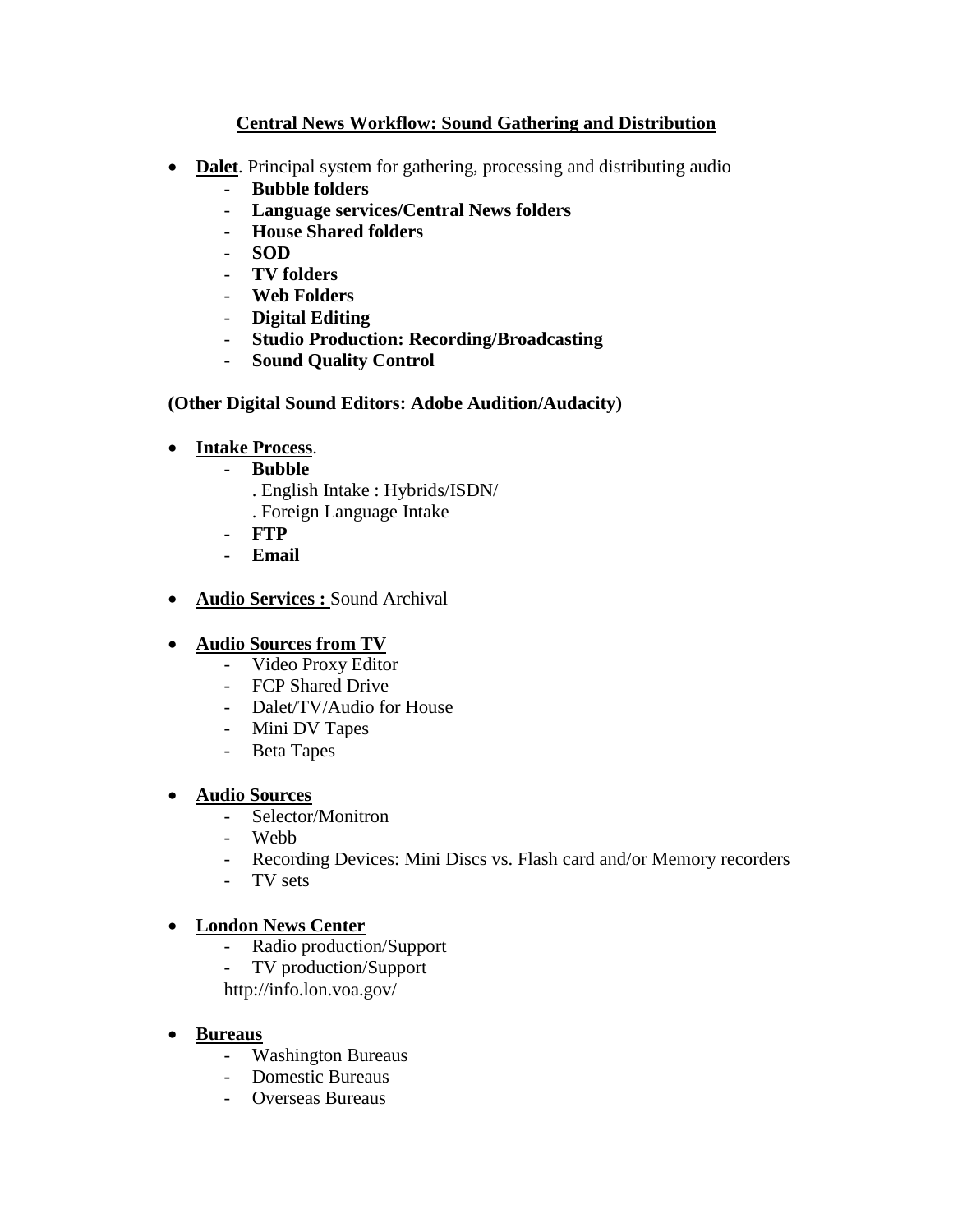# **SKYPE/WEB CAM TIPS**

A primary factor for a good Skype is your upload connection speed. You can test your speed on a mobile device or networked computer by using the free app Speedtest http://www.speedtest.net/ (or downloading it from the Apple APP store for iPhone, iPad or Google Play for Android) and running a test. It's quick and easy. Simply press Begin Test. The rest is automatic. You want a minimum upload speed of 1Mbps. If you're on a mobile device and the connection is lower than 1Mbps, try moving to another location and re-testing. On a networked computer you may need to close other apps, and reboot your computer and then re-test.

- We want you to look your best, so place your camera in a stationary position so it shoots towards you at eye level or only slightly higher.
- Avoid zooming in too close or zooming way out to an extreme wide angle. Either way will distort the image. Keep the camera fixed to a standard setting. Make sure the camera's focus control is set to your face, and not to what is behind you.
- Make yourself the primary object in the screen. Sit close enough to the camera so that your head, shoulders, and a portion of your upper torso are visible.
- Resist the temptation to look down at your image on the computer's screen as it will appear to the television audience that you are looking away from them and avoiding direct eye contact.
- Avoid sudden camera movements, please be still as you sit or stand in front of your camera. Frequent swaying about, or leaning back and forth may cause the camera to constantly go in and out of focus.
- If possible use soft light falling evenly on the front of your face. Natural light has a better color balance, as some artificial lights might add a yellow or greenish tone to the picture.
- Place your setup so there are no bright sources of illumination behind you such as bright sunlight coming through a window, or anything else with a strong intensity of light. A bright light glaring from behind you will cause the camera to adjust its exposure to compensate and reduce the glare.
- Keep the background simple and clear away the clutter. Motion in the background can cause the Skype to stutter, break up or turn to mosaic "chunking"
- Avoid having anything behind you that would cause distraction to the viewer. That could include bright objects, novelty items, other people, pets, posters or unusual artwork, or some sort of activity. Your message could be lost if the viewers are focused on something else in your environment and not on you.
- Please pick a quiet location to set up your equipment. Turn off all other audio devices, and be mindful of any noise generated by appliances such as a fan or refrigerator.
- Finally, relax and enjoy your interview on Voice of America, we appreciate you taking time out of your busy schedule to appear on our program.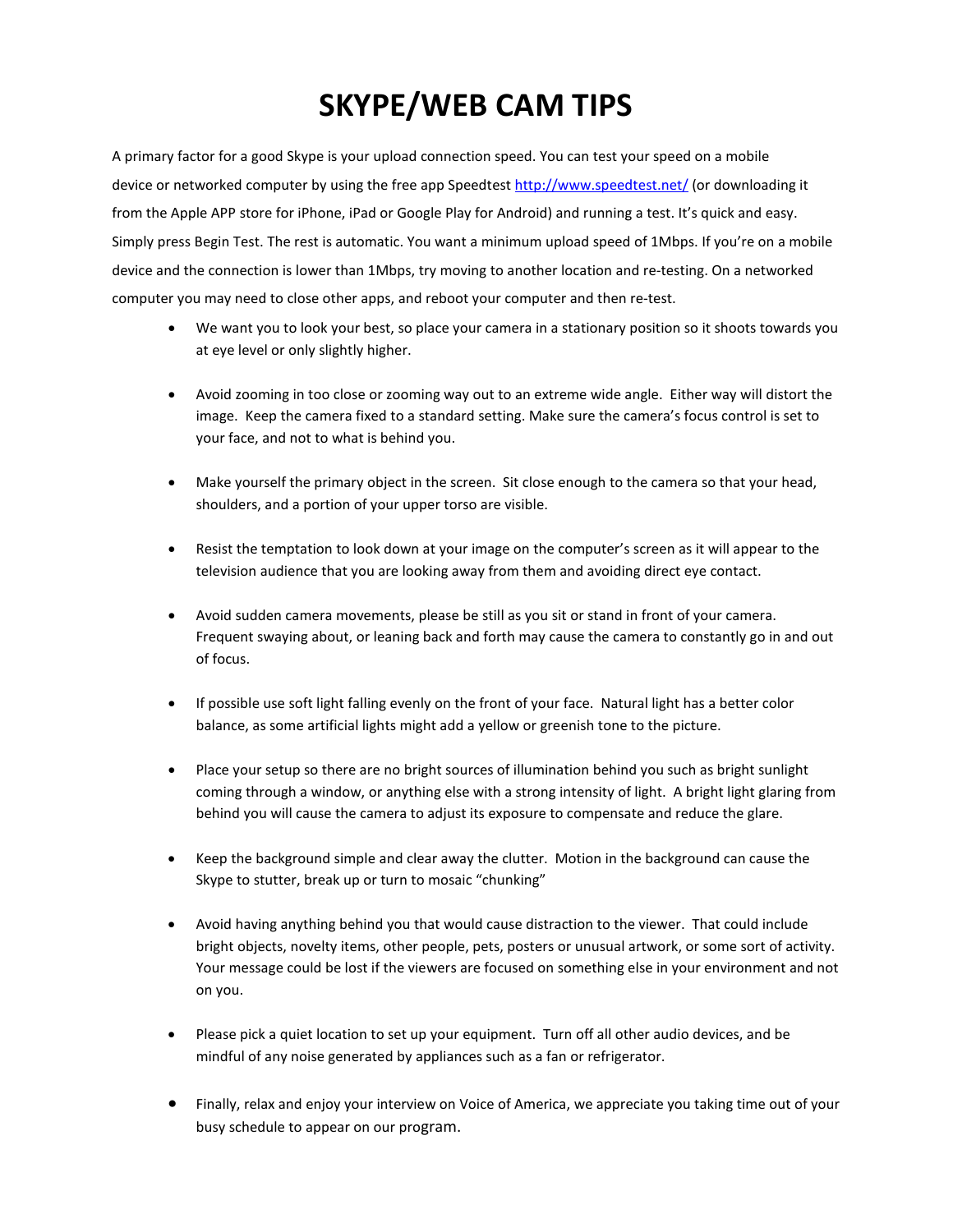# **TIPS FOR WORKING WITH MINICAM SIMPLE PRESS CONFERENCES/NEWS INTERVIEWS**

**The mini cam crews shoot many stories everyday and they can be a great resource for ideas. Communication is key, if you are inexperienced as a producer/reporter say so and they'll help you. It's your story and they need guidance on how and what you want shot. Get to know their names and discuss your story ahead of time, they may have ideas that hadn't occurred to you.**

- AGAIN COMMUNICATION IS KEY. Try to plan ahead of time what shots you will need and communicate these to the cameraperson. If you don't know what you'll need, ask the cameraperson what they think.
- At news conferences/seminars stay close to the cameraperson so that you can advise them on when you have the sound bites you need from a speaker, so that they can then move to shoot b-roll, especially if the event is not in English. If you don't, the cameraperson won't know what to shoot and may shoot too much or too little. You can also take time code notes from the camera. Or ask to have the time code be time of day and you can take notes from your watch, when the best sound bites occur. Then you won't have to search for the sound bite later when you screen video or edit.
- Also at news conferences/seminars advise the cameraperson on what type of cutaways you'll need. Ask for them to all be shot on tripod, unless sticks are not allowed. For example: at a conference on women in Islam you might look for women with headscarves in the audience or women not wearing headscarves. Decide ahead of time what you'll need depending on the angle of your story. Ask to have at least 10 cutaway shots of various people. These should not be shot from one spot, but from the side, the front, etc
- During interviews make sure to give your cameraperson adequate time to set up and light properly. This is usually ½ hour to 45 minutes for an office interview. At a conference, see if there is a corner where the cameraperson could set up a light. If not, they may be able to use their camera light. Also if you need reversals (at a minimum get a reaction shot of the reporter, this will allow you to edit between two sound bites) make sure they are shot from tripods and lit to match your interviewee. All interviews should have a set up shot. This is a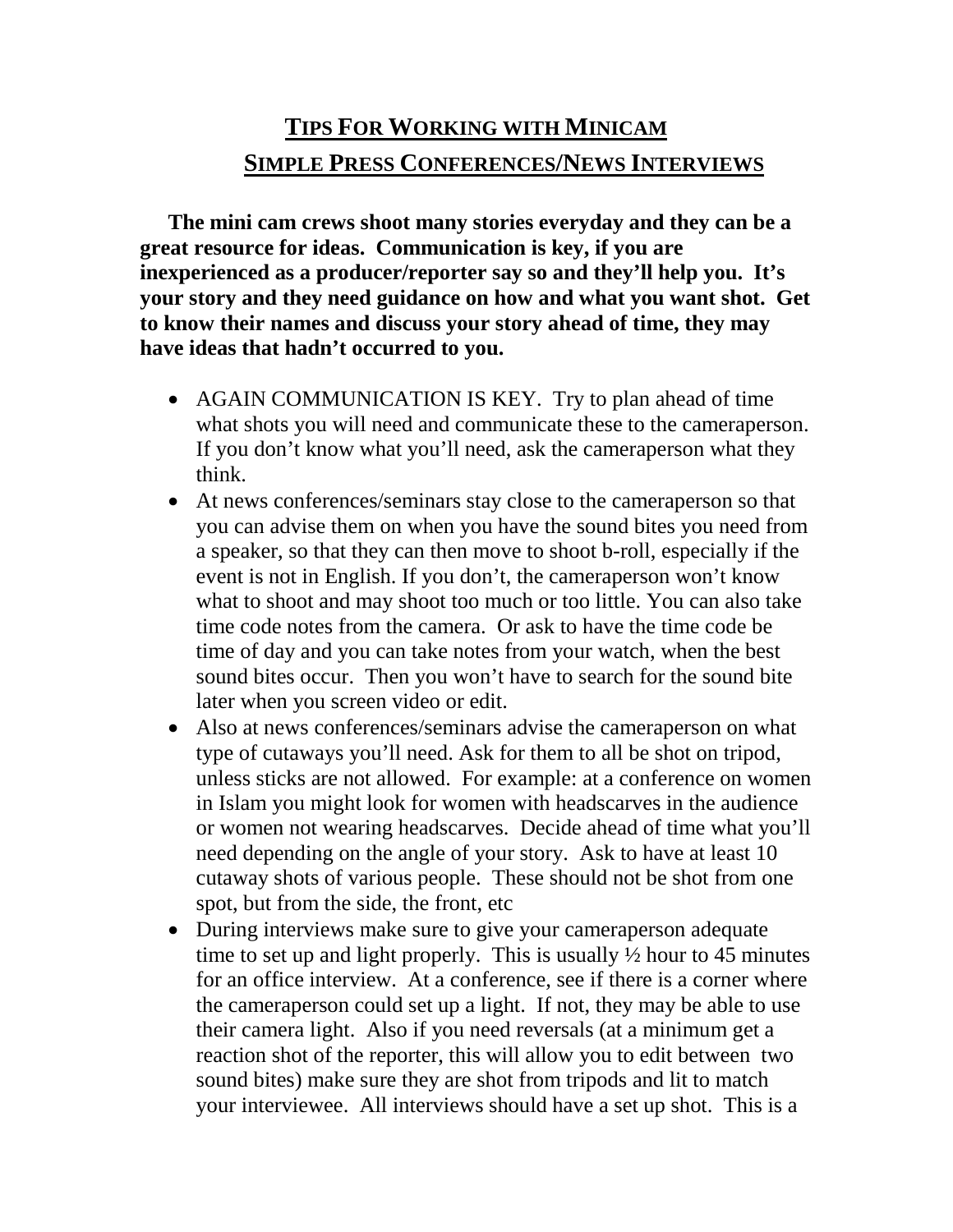shot that includes both the reporter and the subject—communicate to the cameraperson you want a "2-SHOT" from a different angle . This allows you to introduce the subject visually and puts the reporter "on the scene." Also when you write and edit your script, you don't always have to do just question/answer/question/answer editing. Put in the two shot and write a voice/over to explain or set up an answer. It helps to make the interview visually interesting and varies the pace.

- On all shoots you should have these basic shots: Establishing Shots: these could be wide shots of an event, exteriors of buildings, etc.; these shots are needed to give your story a location. Medium Shots: these are needed to give you story some visual variety when editing. Close Ups: Often the most important shots; these are the visual details of a story; for example, a story about bad traffic, you'll want to see angry faces in cars, white knuckles on steering wheel and tires coming to a stop.
- Pans, zooms and tilts. These should be used sparingly. All camera movements should "reveal" something. For example, if shooting a piano player you may want to zoom in to reveal the fingers on the keys or pan from the audience to the piano or tilt from a chandelier on the ceiling to the piano on a stage.

### **Terminology:**

- **Set up shot or 2-shot**: a 2 shot of an interview that shows both the reporter and interviewee.
- **Reversal**: A shot of the reporter from the reverse angle of the interviewee. These can be both single and/or two shots (over the shoulder of the interviewee also called "over the shoulder).
- **Establishing shot**: A shot that gives and event a location.
- **Wide shot**: a shot that takes in the whole "scene" of an event. At a press conference this would be the speaker and the audience.
- **Medium shot:** a shot somewhat closer than a wide shot. At the same press conference this may be the speaker and a podium from head to toe or a reverse shot of a group of people in the audience
- **Close Up:** a shot that shows detail. A reporter taking notes in a notebook, someone listening intently.
- **Cut Away**: this is a shot "away" from the action. At the news conference these would be shots of the audience from the reverse angles. These could also be wide, medium or close up shots.
- **Rack focus:** a shot that changes focus between two subjects, one in the foreground and the other in the background.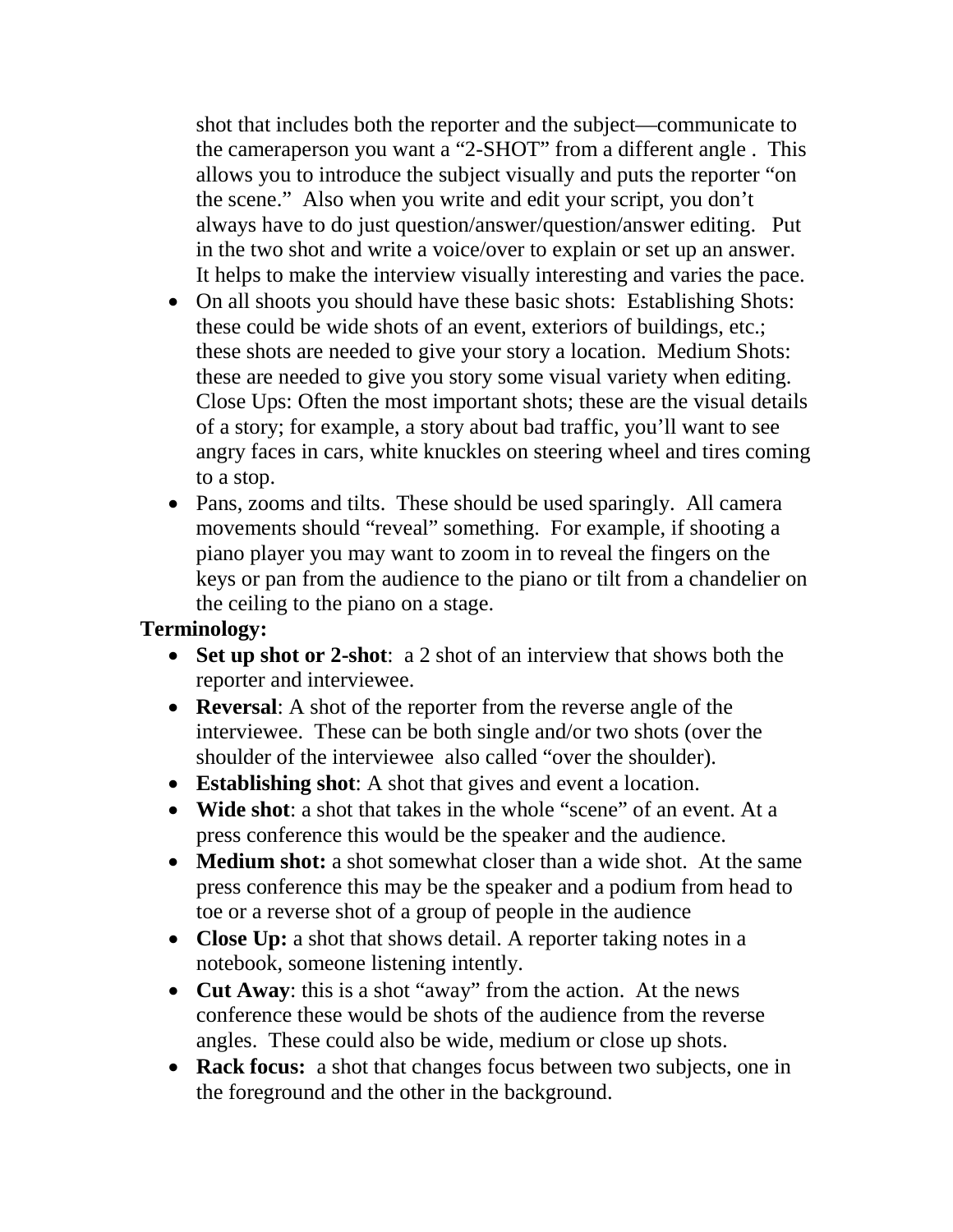- **Pan:** camera move from left to right or right to left.
- **Tilt:** camera moves up to down or down to up.
- **Zoom in/out:** shot moves closer to a subject or moves away.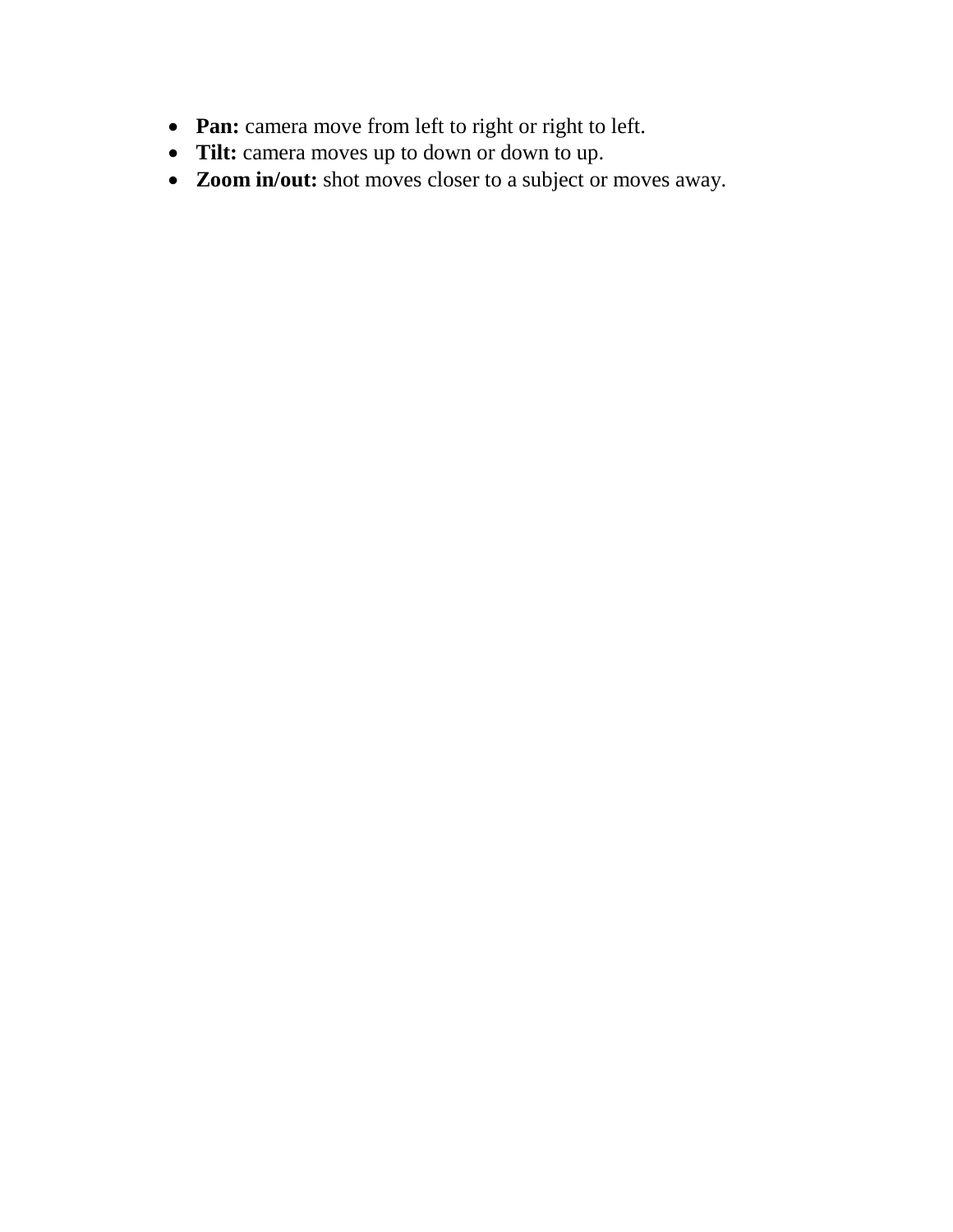## WEBCAM **ICHAT MINIMUM REQUIREMENTS**

### • **Harware requirements**

Apple Mac computer running OS X 10.4.x Tiger or higher. Camera with firewire port.

### • **Internet Service Provider (ISP)**

Many ISP leave all port open and leave it up to the end user to block whatever ports the user thinks necessary using their company or personal firewall. Other ISPs block some ports. In order for the video portion of iChat to work, certain port must be open. The port required for can be found at http://docs.info.apple.com/article.html?artnum=93208 I you are in the process of getting Internet service and want to do I iChat you should ask the provider if they block any ports. If they do black ports you should provide them with the link above and make sure that those ports are open. If you already have a service provider perform the iChat connectivity test shown in this documents to see if you will be able to use iChat for video.

### • **Connection speed**

128 kbs upload speed recommend as minimum, but the higher your connection speed the better your video quality will be.

**Mac, AIM, or Jabber account**. For VOA we will be using Jabber accounts on our VOA iChat/Jabber server. You will need to request a Jabber account from the designated person or group at VOA. At the moment the person would be Jose Vega jvega@ibb.gov but the request should come through the TV Enhancement Team.

#### **iChat Instructions**

### **Initial iChat setup**

 Open **iChat AV**, from the **Dock** or the **Applications** folder. A dialog opens to help you set up your account. Follow the instructions in the screen to configure **iChat**. If you don't have an account, email iChat System Administrator, currently Jose Vega (jvega@ibb.gov). You don't need to download any software.

 Once every thing's configured, **iChat AV** opens and displays the **Jabber List** window. This is where you'll be able to see who is available to chat once you add people to your **Jabber List**. Your account appears at the top; your current status should show you as being **"Available"** in the menu. Other **iChat** and **Jabber** users who've added your account to their **Jabber list** can view your name and status in their window.

If you want to change your status, choose a different status from the menu, such as **Away**, or choose

**Custom** and type your own customized status message for special occasions.

 If you have a **Fire Wire** camera connected or built-in to your computer, such as an **iSight** or a DV camera, a movie camera icon displays to let other **iChat AV** users know that you're available to video chat. For **VOA iChat** sessions for broadcast we prefer that you use a DV camera (such as a Sony PD-170) and also light the subject, since that will provide us with better quality. A microphone should be attached to the camera and an earphone should be plugged into the headphone jack of the computer. This will serve as a de facto IFB. In addition, a plain, preferably gray background should be used in order to cut down on the amount of processing needed by the computer. But if location is important a plain background is not necessary, if for editorial reasons the background is important. On the other hand rich colors such as red should be avoided. Visit the **iChat Support** Page www.apple.com/support/ichat/ for information about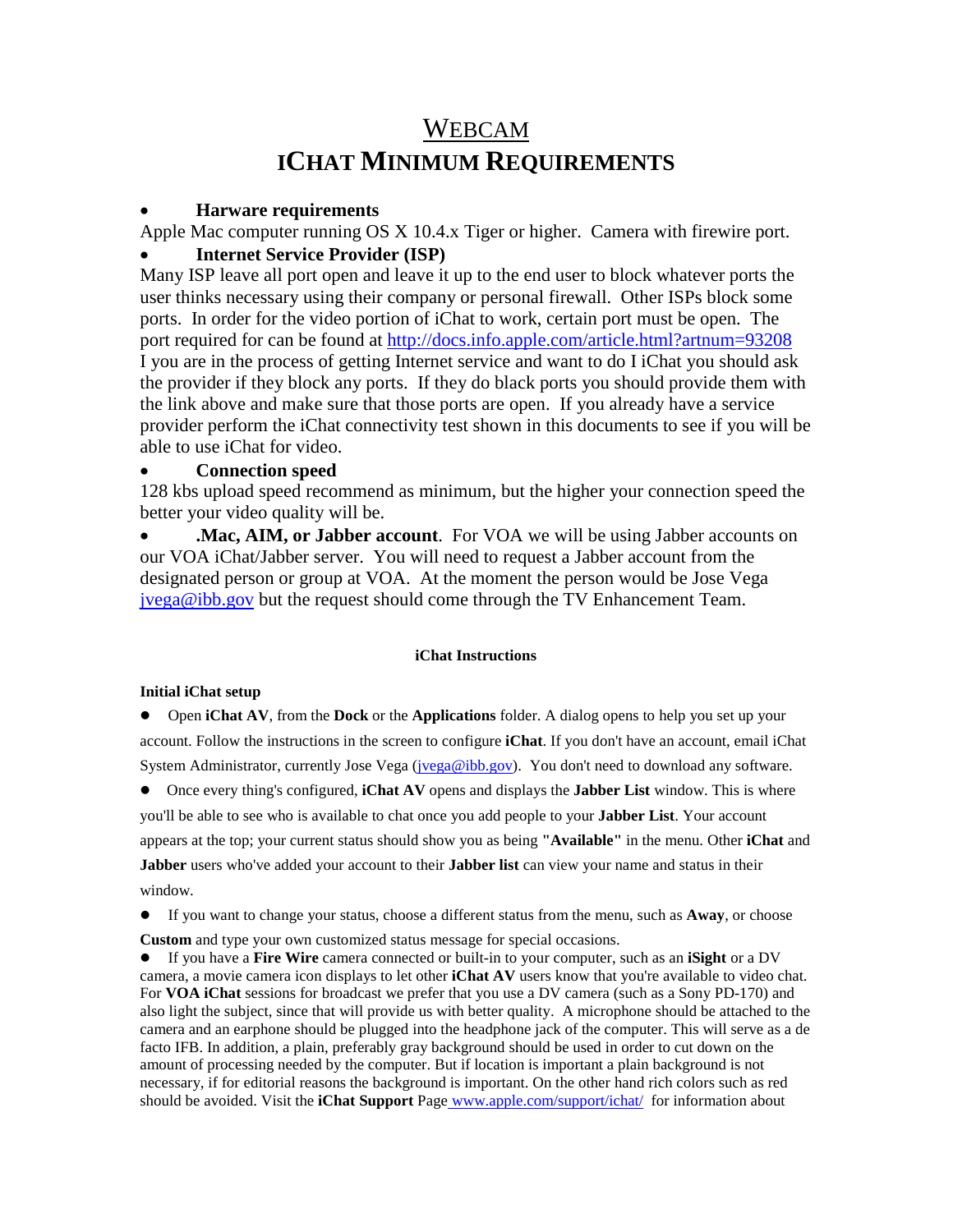**iChat AV** system requirements.



### **Adding a Buddy**

- To add someone to your **Jabber List**, choose **Add Buddy** from the **Buddies** menu.
- In the dialog that appears, click **New Person**.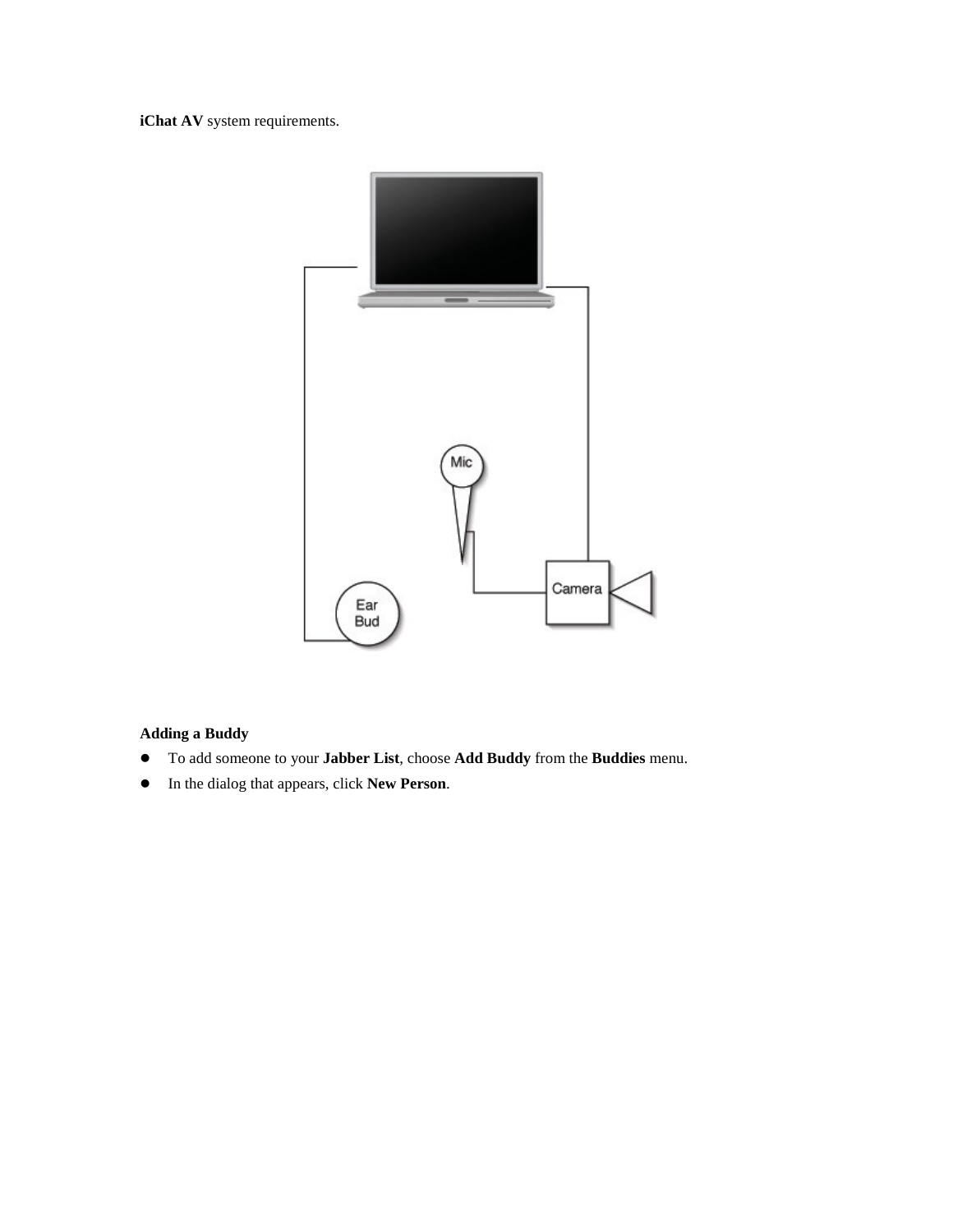| Group              | <b>Name</b>         | <b>Instant Messaging</b> |
|--------------------|---------------------|--------------------------|
| All                | Apple Computer Inc. |                          |
| <b>Directories</b> |                     |                          |
|                    |                     |                          |
|                    |                     |                          |
|                    |                     |                          |
|                    |                     |                          |

 In the resulting dialog, choose from the **Account Type** pop-up menu to indicate your buddy's account type.

 Type **voastudio** as your buddy's account name in the **Account Name** field and click **Add**. v**oastudio** should appear in your **Jabber List**. If he or she is online, a status indicator appears next to the name. If a **buddy's** name appears dimmed, he or she isn't currently available to chat.

|           | Jabber ID: voastudio@66.92.172.78 |  |
|-----------|-----------------------------------|--|
|           | Example: janedoe@example.com      |  |
| Password: |                                   |  |
|           |                                   |  |
|           | Server: 66.92.172.78              |  |
|           | Description: VOA Studio           |  |

 Repeat the above steps and add **appleu3test01, appleu3test02, appleu3test03** to your B**uddy List**. These are also **aim** type accounts. These are test accounts you will use to make sure that **iChat** is possible from your location.

#### **iChat connectivity test**

- Open up you **iChat** program
- In your **jabber list** select one of the one of th Apple **iChat** test accounts.<br>■ You should see the video from you Apple test account. If you can see the

 You should see the video from you Apple test account. If you can see the video it means we should be able to do an **iChat** conference, assuming you have a reasonably fast speed connection. If you do not see the video this most likely means that your service provider for your connectivity is blocking the ports that **iChat** needs in order to communicate. You can refer your service provider to the following web page http://docs.info.apple.com/article.html?artnum=93208 to see if they are willing to help resolve this issue.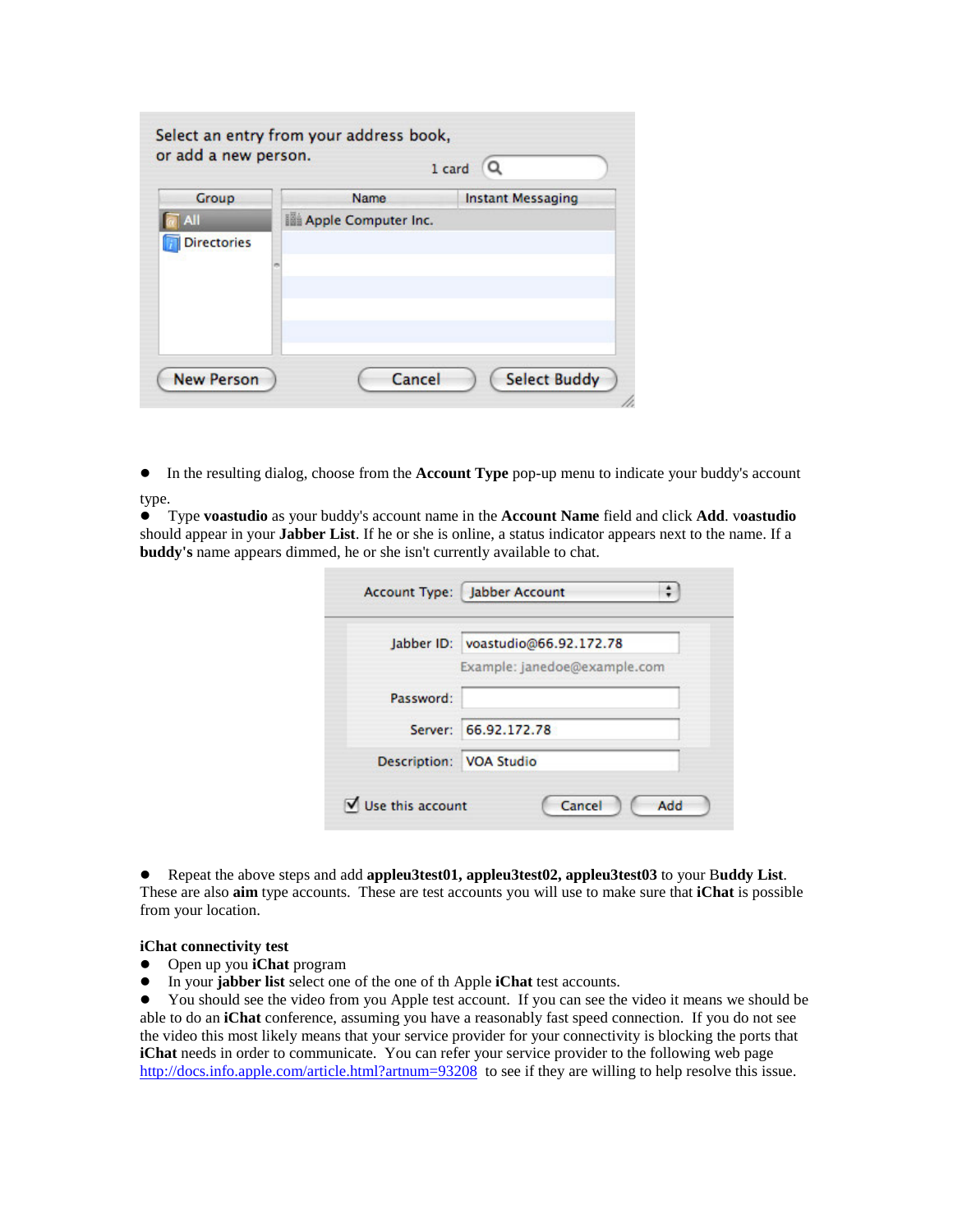### **One-Way Video Chat**

 Select your **voastudio** in the **Jabber List**, and then choose **Buddies > Invite to One-Way Video Chat**. **voastudio** will see and hear you, and you will hear but not see **voastudio**. This is perfectly OK. This is the mode we want to use for **iChat** for TV broadcast.